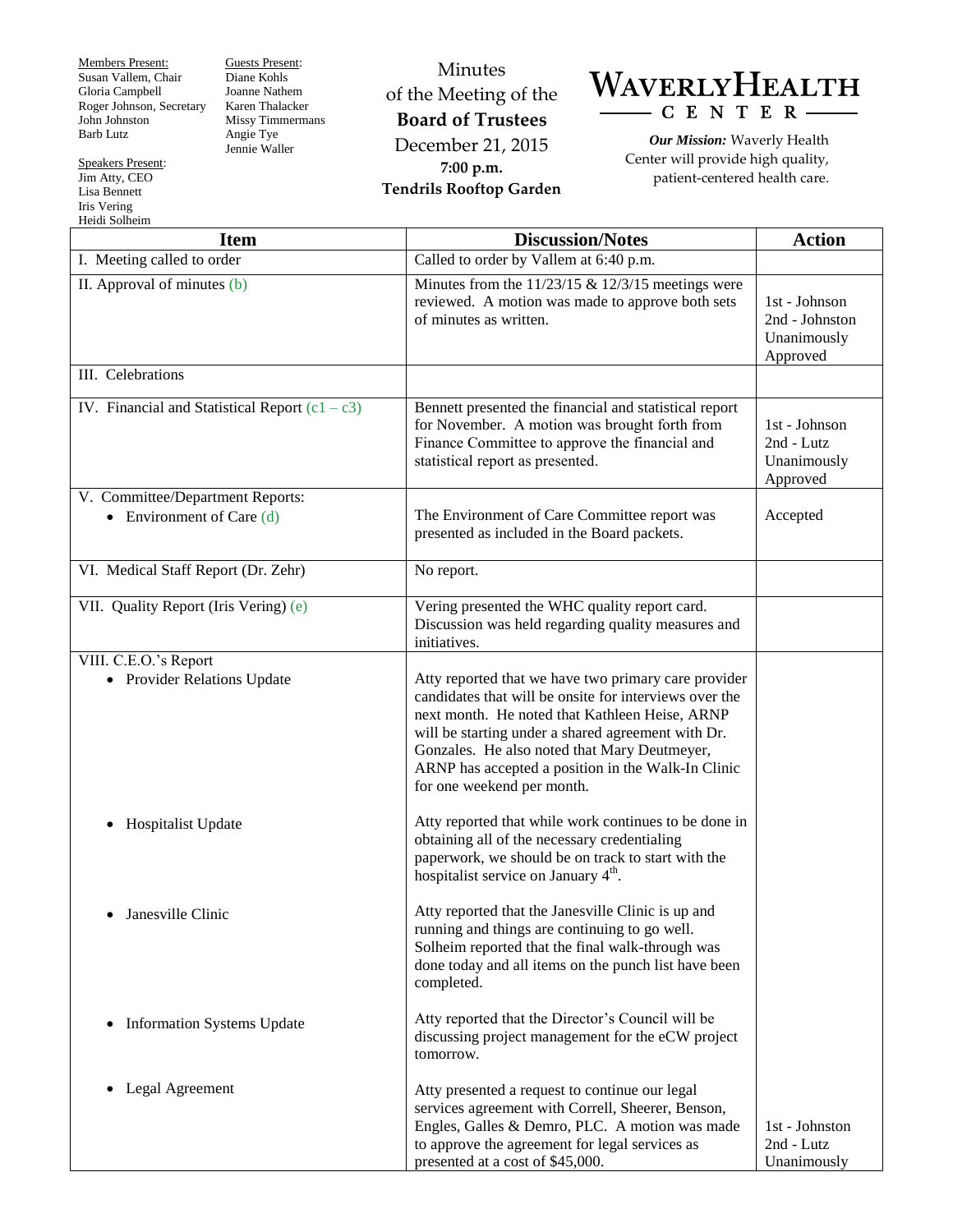|                                                                                                                                                                                                                                                                                                                                                                                                                                                                                                                 |                                                                                                                                                                                                                                                                                                                                                                                                                                                                                                                                                                          | Approved                                                |
|-----------------------------------------------------------------------------------------------------------------------------------------------------------------------------------------------------------------------------------------------------------------------------------------------------------------------------------------------------------------------------------------------------------------------------------------------------------------------------------------------------------------|--------------------------------------------------------------------------------------------------------------------------------------------------------------------------------------------------------------------------------------------------------------------------------------------------------------------------------------------------------------------------------------------------------------------------------------------------------------------------------------------------------------------------------------------------------------------------|---------------------------------------------------------|
| IX. Old Business                                                                                                                                                                                                                                                                                                                                                                                                                                                                                                |                                                                                                                                                                                                                                                                                                                                                                                                                                                                                                                                                                          |                                                         |
| X. New Business<br>• Request for Privileges:<br>Gregory James Schilero, MD -                                                                                                                                                                                                                                                                                                                                                                                                                                    | Privileging items were presented as individually<br>listed at left. All files have been reviewed by the                                                                                                                                                                                                                                                                                                                                                                                                                                                                  |                                                         |
| Consulting/Locums, CVMS, Pulmonary<br>Medicine<br>· James Vodvarka, DO - Active, Wapiti<br>Medical Group, Hospitalist/Family<br>Practice/Emergency Medicine<br>· Mary Wendt, MD - Active, Wapiti<br>Medical Group, Hospitalist/Family<br>Practice/Emergency Medicine<br>• Mary Deutmeyer, ARNP - Active,<br>WHC, Family Practice<br>• Inder Paul Singh, MD - Active, Wapiti<br>Medical Group, Hospitalist/Family<br>Practice/Emergency Medicine<br>• Privilege Update:<br>Gregory Lantz, DPM - Courtesy, Family | Executive Committee of the Medical Staff. The<br>Executive Committee recommends approval. A<br>motion was made to approve all privileging items as<br>individually considered and recommended by the<br>Executive Committee of the Medical Staff.<br>Atty noted that Dr. Jeffrey Clark was listed as<br>resigning from Medical Staff on the November<br>Board agenda. After further communication with Dr.<br>Clark, his intent was to terminate his lease for clinic<br>space, but not his privileges at this time. His<br>privileges will continue until May 31, 2016. | 1st - Campbell<br>2nd - Lutz<br>Unanimously<br>Approved |
| Foot HealthCare, Podiatry<br>• Provisional Appointment to Medical Staff:<br>Kathleen Heise, ARNP - Active, WHC,<br>Family Practice/ENT<br>Tricia Thompson, ARNP - Ancillary,<br>CVMS, Facial Plastic & Reconstructive<br>Surgery/Otolaryngology                                                                                                                                                                                                                                                                 |                                                                                                                                                                                                                                                                                                                                                                                                                                                                                                                                                                          |                                                         |
| Change is Status Courtesy Provisional to<br><b>Regular Status:</b><br>• James Turek, MD - Courtesy, OB/Gyn,<br><b>Locum Tenens</b>                                                                                                                                                                                                                                                                                                                                                                              |                                                                                                                                                                                                                                                                                                                                                                                                                                                                                                                                                                          |                                                         |
| • Resignations from Medical Staff:<br>Butch Johnson, CRNA - Courtesy,<br>Recruiting Resources, Nurse Anesthetist<br>(effective $1/1/16$ )<br>• Stephanie Koos, DO - Active, WHC,<br><b>Emergency Medicine (effective</b><br>12/23/15                                                                                                                                                                                                                                                                            |                                                                                                                                                                                                                                                                                                                                                                                                                                                                                                                                                                          |                                                         |
| PENDING Appointment to Medical Staff:<br>$\bullet$<br>Ashraf Gerges, MD - Active, Wapiti<br>Medical Group, Hospitalist/Family<br>Practice<br>Gordon Kaplan, MD - Active, Wapiti<br>Medical Group, Hospitalist/Family<br>Practice                                                                                                                                                                                                                                                                                | Atty noted that the hospitalists listed at left are in the<br>credentialing process and will be considered for<br>appointment after all required documentation and<br>verifications have been received and reviewed.                                                                                                                                                                                                                                                                                                                                                     |                                                         |
| New Policies & Procedures:<br>• Nondiscrimination Policy (Patients) (f)<br>• Notice of Age Nondiscrimination<br>(Patients) $(g)$<br>$\blacksquare$ Admissions Policy (h)                                                                                                                                                                                                                                                                                                                                        | The new rural health clinic policies listed at left were<br>presented for review as included in the Board<br>packets. The policies have been reviewed by the<br>Executive Committee of the Medical Staff and are<br>recommended for approval. A motion was made to<br>approve the policies as written                                                                                                                                                                                                                                                                    | 1st - Campbell<br>2nd - Johnson<br>Unanimously          |
| Finance Committee (i)<br>$\bullet$                                                                                                                                                                                                                                                                                                                                                                                                                                                                              | Bennett reported that the Finance Committee met on                                                                                                                                                                                                                                                                                                                                                                                                                                                                                                                       | Approved                                                |